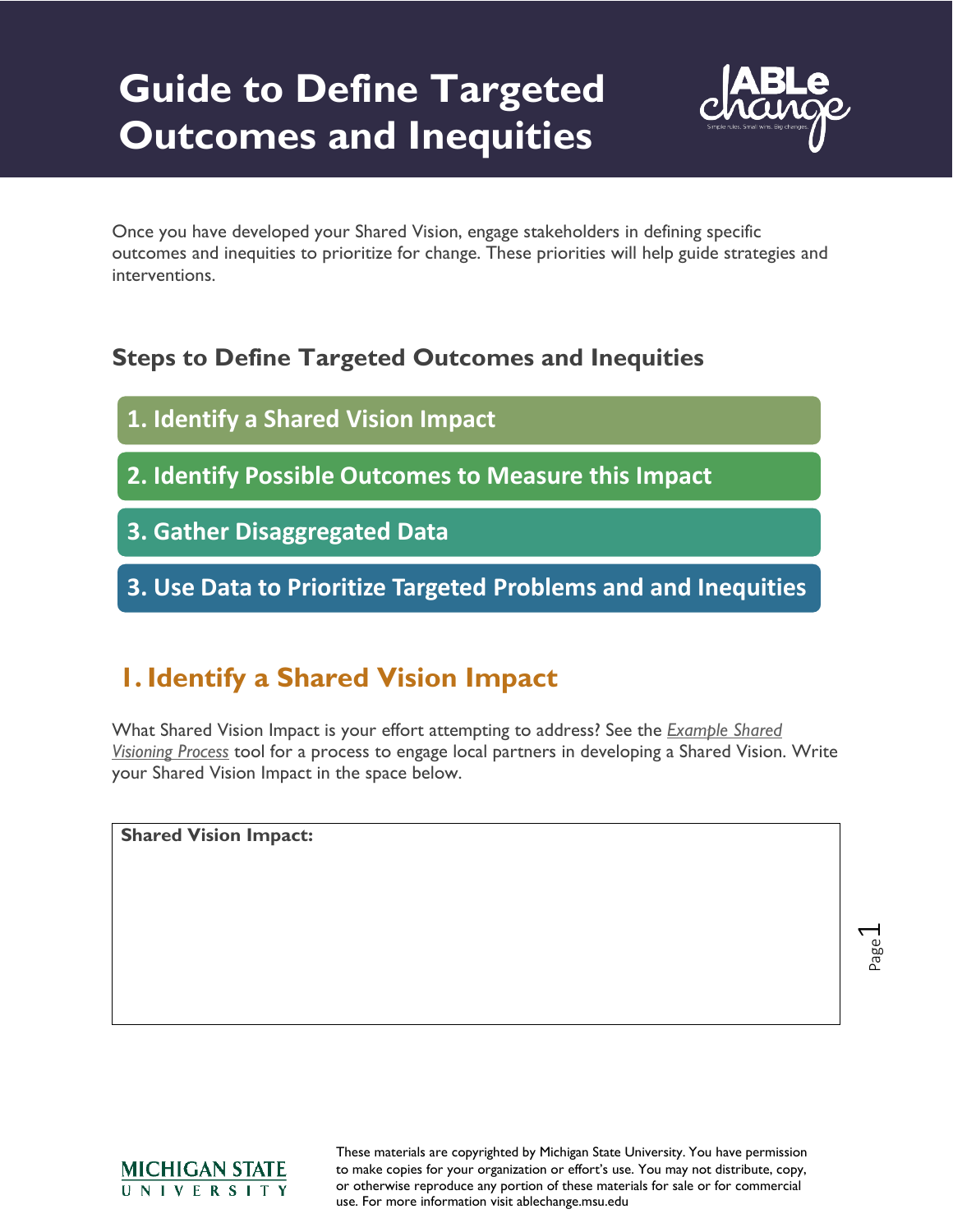

Page  $\overline{\mathsf{C}}$ 

# **2. Identify Possible Outcomes to Measure this Impact**

Once you have developed your initial Impact, it is important to look at local data to make sure it is responsive to the community's needs, aspirations, and priorities. To make this decision, you first need to determine how to measure your Impact.

#### **How could your Impact be measured?**

Sometimes communities select a targeted problem that is not fully descriptive of what the problem looks like in their community – and as a result, difficult to measure. Take for example the problem: Babies born unhealthy.

There are a variety of ways that babies could be born unhealthy: low birth weights, illegal substances in their systems, premature. The process of looking at local data can help you identify exactly what your problem looks like in your community and what you should prioritize for change. For example, one community may discover that a large percentage of babies are born with illegal substances in their system while another community might discover a high % of babies born with low birth weights. Still another community could discover that it has problems with both of these issues.

How do you find the "right" way to measure your impact or problem? Recent research articles, evaluations, or reports can be a great way to learn about the best ways to measure and understand population-level problems in your community. Websites for research institutes, university centers, and government agencies are often good places to look for these resources.

Also ask your community partners questions like: What outcomes do you use to track (insert Shared Vision impact here).

Use the table below to identify ways your impact or problem could be measured. **Table 1**

| How could your Shared Vision Impact be measured? |  |
|--------------------------------------------------|--|
| Example:                                         |  |
| low birth weight (under 5lb 8oz)                 |  |
|                                                  |  |
|                                                  |  |
|                                                  |  |
|                                                  |  |
|                                                  |  |
|                                                  |  |
|                                                  |  |
|                                                  |  |
|                                                  |  |
|                                                  |  |
|                                                  |  |

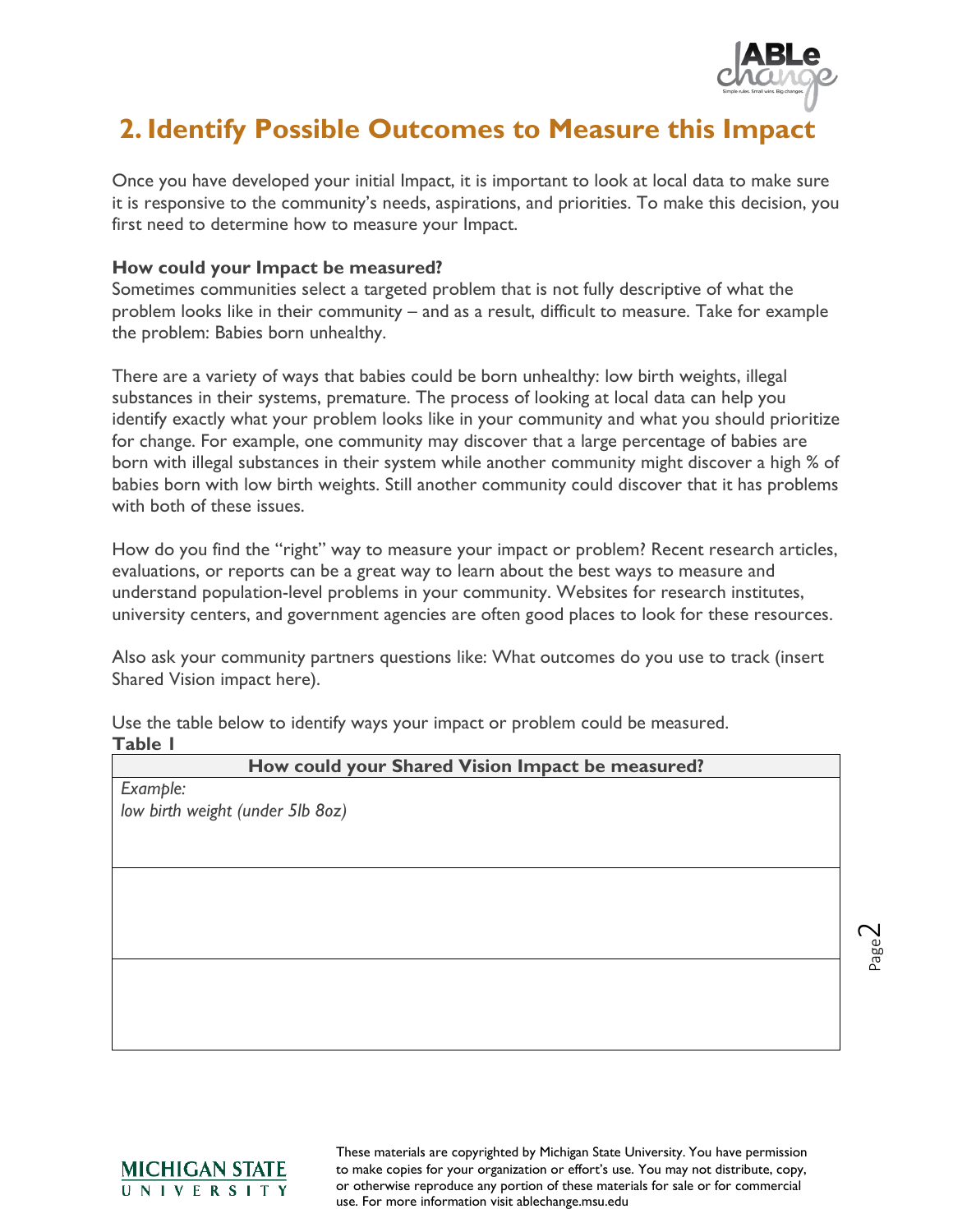

# **3. Gather Disaggregated Data on Outcomes**

After identifying potential outcomes to measure your Shared Vision impact, gather data on these outcomes to prioritize local needs and inequities to target for change.

Data on local problems can be found through a variety of different sources. For example, ask your community partners questions like: What data to you have to help us understand our (insert problem here).

Also consider the following examples as you explore data in your community.

# **Public Databases**

#### **Examples:**

- U.S. Census
- American Community Survey
- County Health Rankings
- Map the Meal Gap
- Distressed Communities Index
- Health Indicators Warehouse
- USDA Food Environment Atlas
- Behavioral Risk Factor Surveillance System
- Community Health Status Indicators
- Children's Health Watch

<u>MICHIGAN STATE</u> UNIVERSITY

# **Local Organization or Institution Databases Examples:**

- **City Office**
- Health Department
- Department of Public Safety

## **Evaluation Findings and Reports Examples:**

- Program evaluations
- Foundations reports
- Local family surveys

## **Data Tips**

**Recent.** Try to find recent data, generally within the last two years. Community problems can change over time.

- Example Change in Severity Over Time: unemployment rates in almost every community immediately went up after the US housing crisis
- Example Changes in Location Over Time: drug activity sometimes moves from one neighborhood to another in a short period of time

**Local.** Try to find data specific to your community. Problems can look quite different across places.

- Example: Poverty levels are often centralized in urban locations compared to suburbs
- Example: A community or county's data can look very different than State-wide data.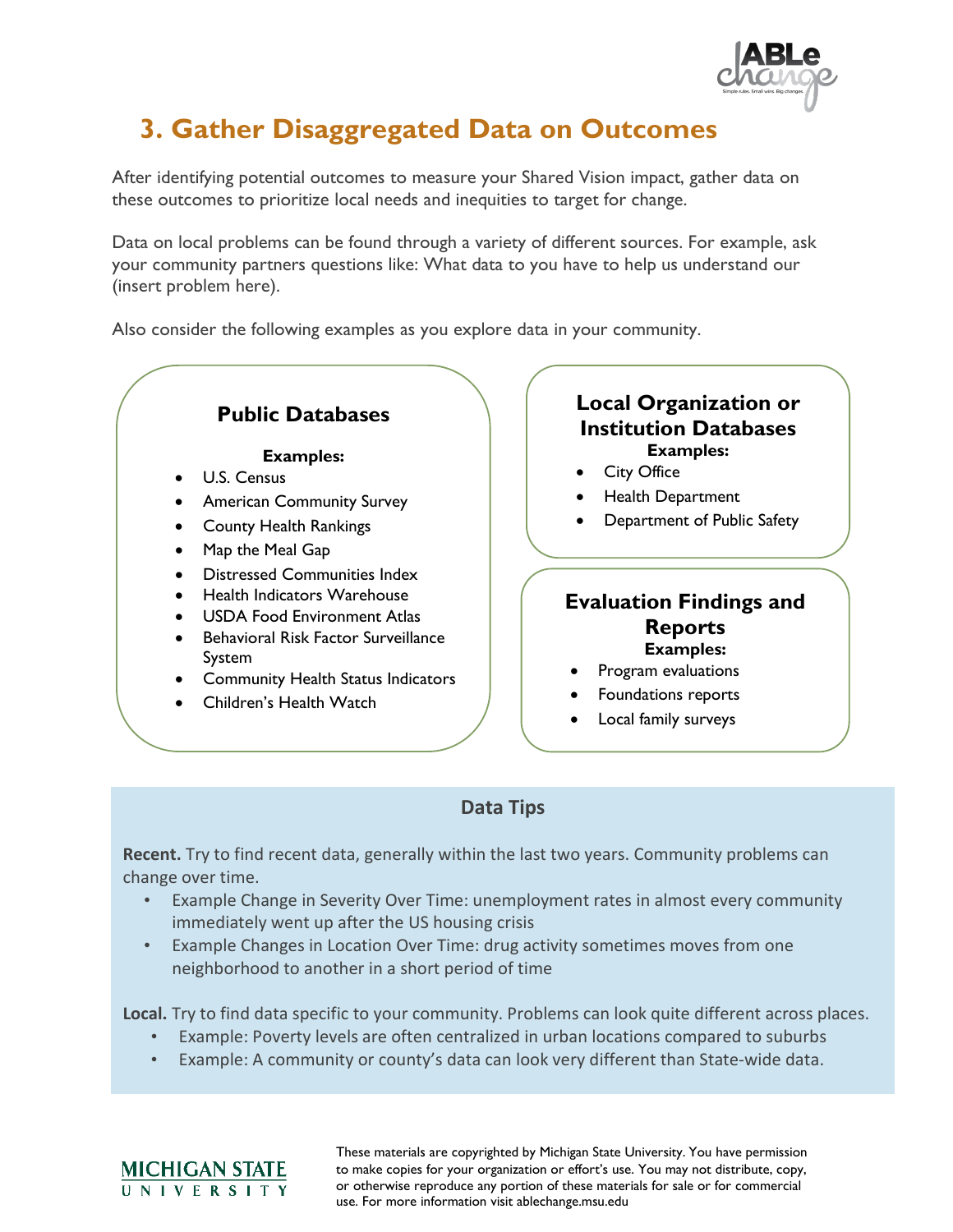

#### **What is role of disaggregated data?**

As you explore data on your impact or problem, look for ways to disaggregate the data to see how it is experienced differently by populations in your community. Disaggregated data can help you more fully understand local needs in your community, and identify local inequities that can be addressed by your efforts.

For example, say you want to collect data on the % of children obese at age 13. In addition to finding data about the % of all 13 year olds who are obese, you would also want to gather data on how different demographic groups of teenagers – for example, across race, income levels, location, etc. - are experiencing this problem.

As you gather local data on your impact or problem, see if this data has been disaggregated or broken out by different demographic categories. If the data has not been disaggregated, reach out to partners or sources to see if it is possible to supply the disaggregated data – often this data is available but simply not reported.

**What demographic categories could we explore related to our problem?**

See the [Finding Data on](https://michirlearning.org/tools-for-action/shared-vision-goals#create_a_shared_vision)  [Local Inequities](https://michirlearning.org/tools-for-action/shared-vision-goals#create_a_shared_vision) tool for examples.

> Page 4

## **What Demographic Combinations should we explore?**

It is important to remember that individuals belong to multiple groups (e.g., income, race, gender) and the largest inequities often exist within these intersections. The following table provides an example of how data on two demographic categories are compared:

|                        | 13-19 years | over 20 years |
|------------------------|-------------|---------------|
| African American:      | 17.9%       | 14.5%         |
| Asian:                 | 9.7%        | 8.3%          |
| Latino/Hispanic:       | 12.5%       | 9.1%          |
| White:                 | 10.3%       | 7.4%          |
| <b>Native American</b> | 14.7%       | 8.5           |

EXAMPLE: Percent of Babies born with Low birthweight by mother's race and age

Note how in the example above, the inequities in low birthweight across racial groups are even greater for mothers 12-19 years of age compared to mothers over 20. This comparison would suggest future efforts in this community could focus on African American and Native American teenage mothers.

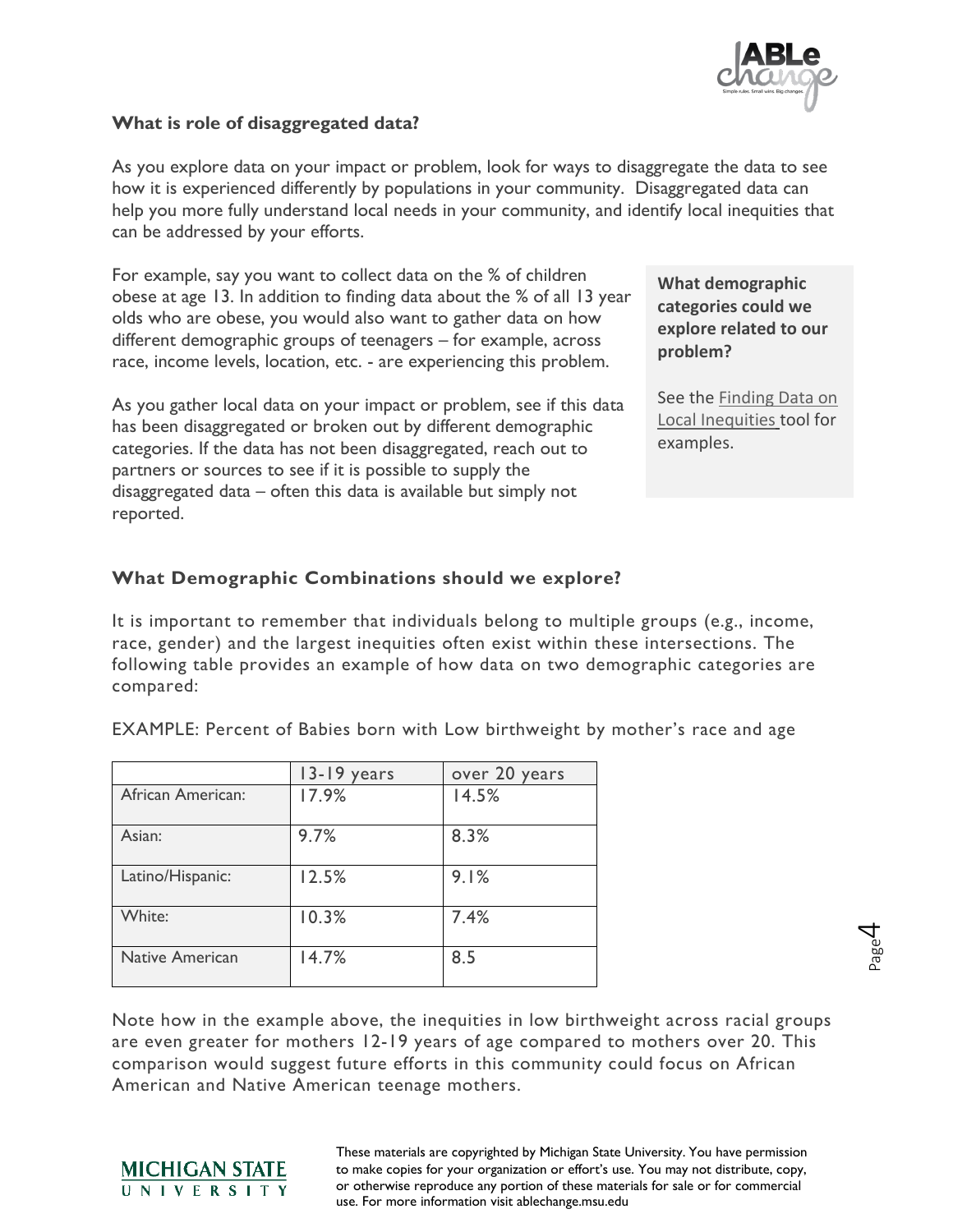

### **Table 3**

|               | Which demographic combinations should we explore<br>related our Targeted Problem? |
|---------------|-----------------------------------------------------------------------------------|
| Combination 1 | Demographic Category I:                                                           |
|               | Demographic Category 2:                                                           |
|               | Demographic Category #:                                                           |
| Combination 2 | Demographic Category I:                                                           |
|               | Demographic Category 2:                                                           |
|               | Demographic Category #:                                                           |
| Combination # | Demographic Category I:                                                           |
|               | Demographic Category 2:                                                           |
|               | Demographic Category #:                                                           |

#### **How can we summarize our disaggregated data?**

Summarize your disaggregated data into an easy to use format to help stakeholders understand what the data is saying about local needs and inequities. There are many ways to summarize data. For example, the following is one *Inequity Synthesis Template* you can use that concisely and simply summarizes disaggregated data. See template for more instructions and examples.

#### **ABLe Inequity Synthesis Template**



Use this template to summarize the inequities across prioritized outcomes targeted by your efforts. Color-code the cells under each demographic category, and check of the level of inequity next to each outcome. See page 2 for an example of how to color code inequities in the table.